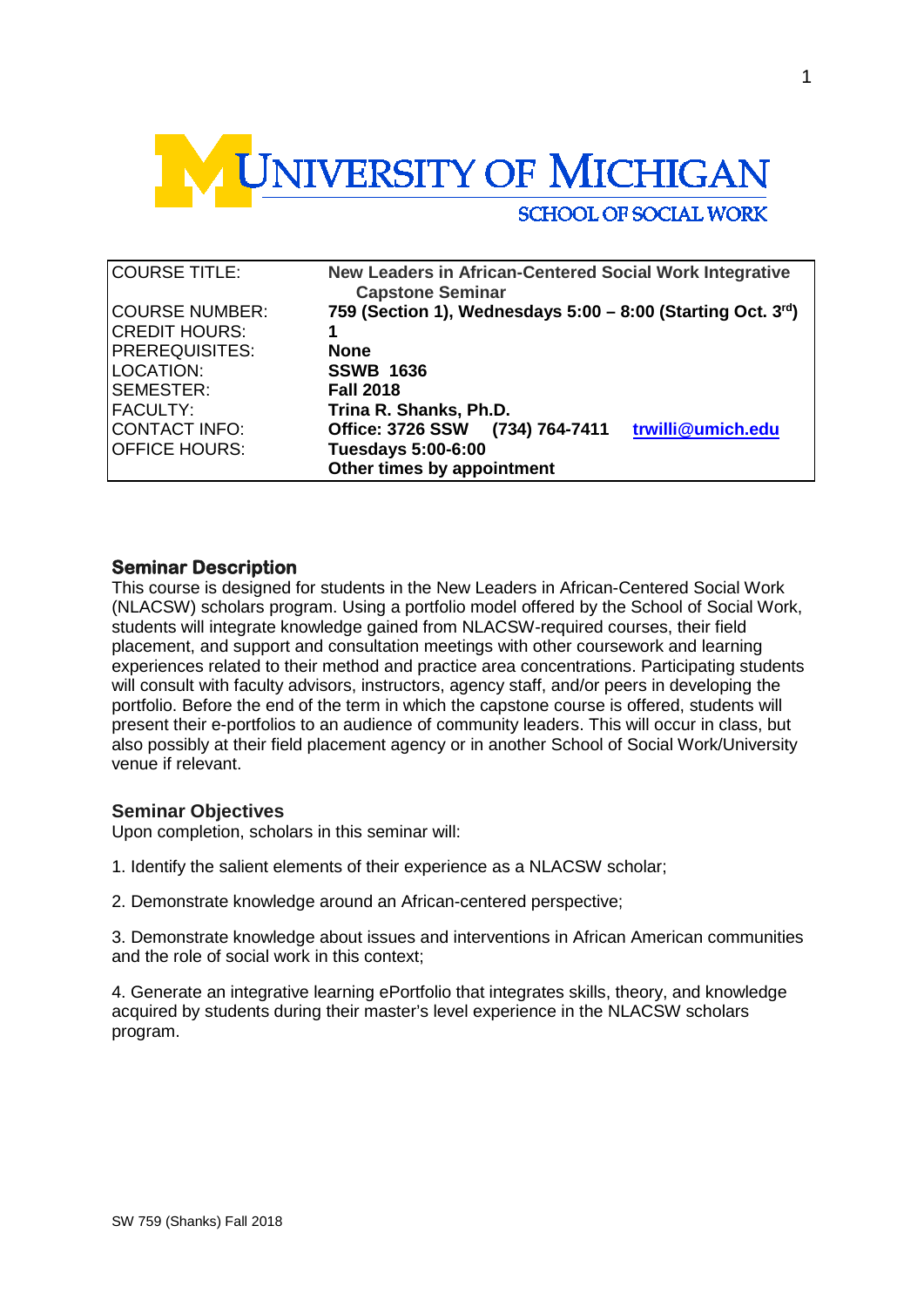## **Course Design**

While using the lecture/discussion mode as the primary pattern, class sessions will also include skill building activities and exercises, speakers, and videos.

| <b>Theme Relation to</b><br><b>Multiculturalism &amp; Diversity:</b>                                | Multi-culturalism and Diversity will be addressed by examining<br>how culture, ethnicity, and race intersect with multiple social<br>identities to impact the development of services and delivery of<br>interventions in African American communities.                                                                                 |
|-----------------------------------------------------------------------------------------------------|-----------------------------------------------------------------------------------------------------------------------------------------------------------------------------------------------------------------------------------------------------------------------------------------------------------------------------------------|
|                                                                                                     | Theme Relation to Social Justice: Scholars will critically assess their commitment to and skills for<br>enacting change toward social justice goals. The role of the social<br>worker will be discussed as reflected by their individual<br>experiences and reflection.                                                                 |
| <b>Theme Relation to Promotion,</b><br><b>Prevention, Treatment &amp;</b><br><b>Rehabilitation:</b> | Scholars will consider both micro and macro interventions and the<br>relationship of quality of service in African American communities.                                                                                                                                                                                                |
| <b>Theme Relation to Behavioral</b><br>and Social Science Research:                                 | Behavioral and Social Science Research will be incorporated<br>throughout the course, drawing on the history and impact of<br>service to African American communities and implications for<br>practice.                                                                                                                                 |
| <b>Relationship to SW Ethics and</b><br><b>Values:</b>                                              | Social Work Ethics and Values are of central importance in<br>thinking about work in African American communities. Topics such<br>as values, cultural, and religious difference, and differential access<br>to resources should be addressed. The NASW Code of Ethics are<br>available to give students direction about ethical issues. |

## **Seminar Requirements:**

1. Scholars must attend each scheduled meeting. If there is an emergency or documented illness, the instructor should be notified.

2. Completion of a reflection activity and ePortfolio. Through the integrative portfolio-based learning process, the author (i.e. scholar) is in control of their own learning and development and therefore the outcomes from this process can be richly diverse as well as continuous.

In addition, our class will have a Canvas website where other required updates and announcements will be posted. Login to the Canvas portal at: https://canvas.umich.edu to find the course materials.

#### **Assignments & Grading**

There are two (2) primary assignments for this course as well as an expectation of attendance and class participation when we meet as a group. These assignments are summarized below.

# **Grading for the seminar will be satisfactory (S) or unsatisfactory (U).**

2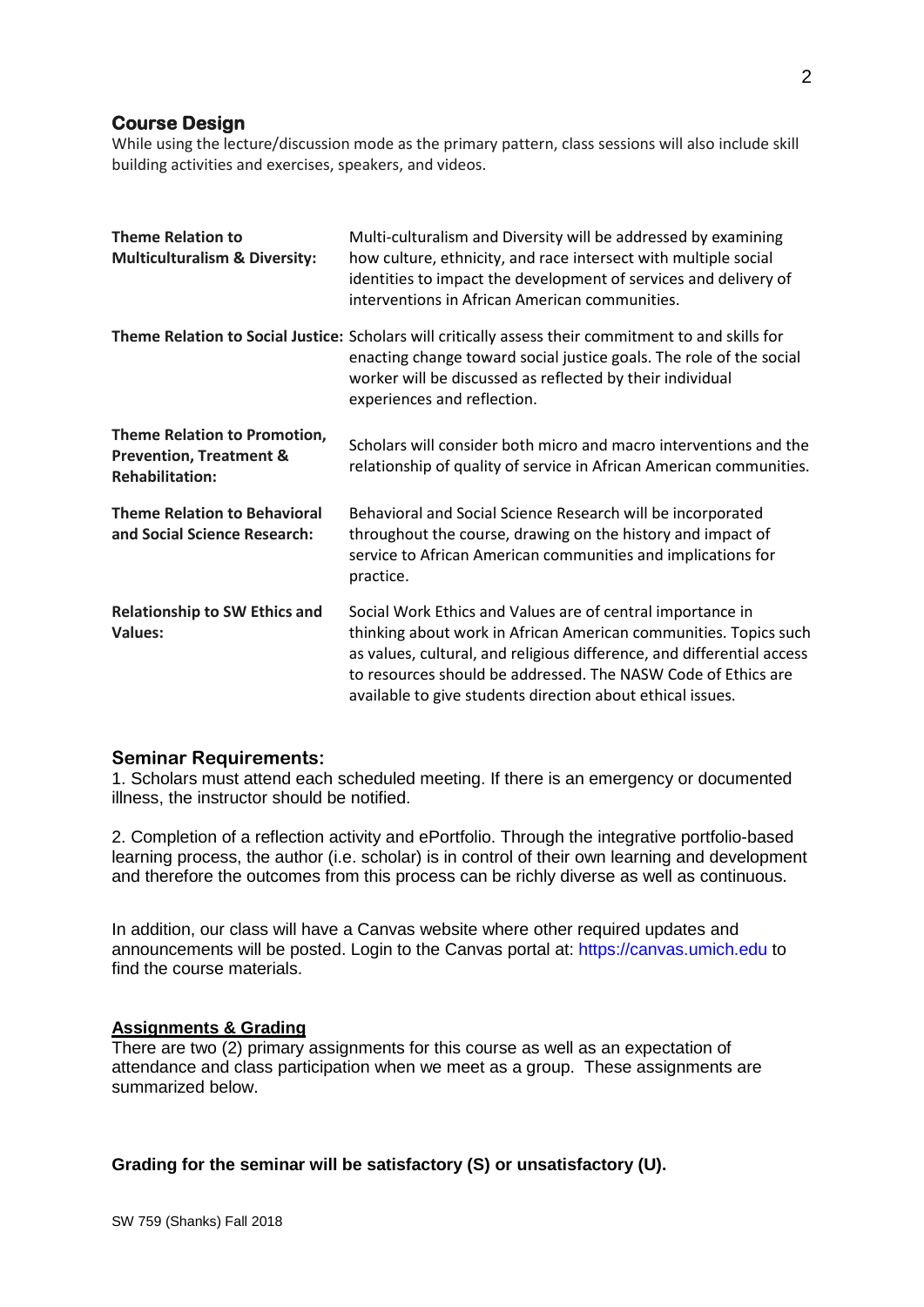## **Seminar Assignments**

- 1. *Reflection Activity* Developing your Personal/Philosophy Statement (4-page maximum)
	- a. What has motivated you to pursue social work as a career? -Reflect on any personal, academic, and work related experiences that influenced you.

b. Upon graduation, what area of work would you like to be involved in? What communities and groups of people would you like to work with? And why?

c. How will what you have learned in the social work program prepare you for this work?

-Reflect on course assignments and activities, your field placement experience, and your involvement in other social work or university activities.

d. What skills have you acquired through your participation in the New Leaders in African-Centered Social Work scholars program? How will you apply these skills to practice?

### 2. *ePortfolio and Oral Presentation*

Develop a web-based professional portfolio using the Seelio platform https://seelio.com/. Complete the online module that addresses each component of the ePortfolio building. The online module is located at<https://ssw.umich.edu/my-ssw/msw-forms/eportfolio>

The Seelio platform submission should include the following:

- a. Personal/Philosophy Statement
- b. Resume
- c. A minimum of 3 Key Learning Experiences/Work Projects (grants, presentations, program development activities, etc.)

-When possible embed/attach Supporting Documentation with each Key Learning Experience

-One of the key learning projects should include a discussion of your goals and ideas about how you would like to work in the African American community in the future. This will be presented the last day of class to a community panel. This one project should represent a new product and not just the reposting of a previous assignment.